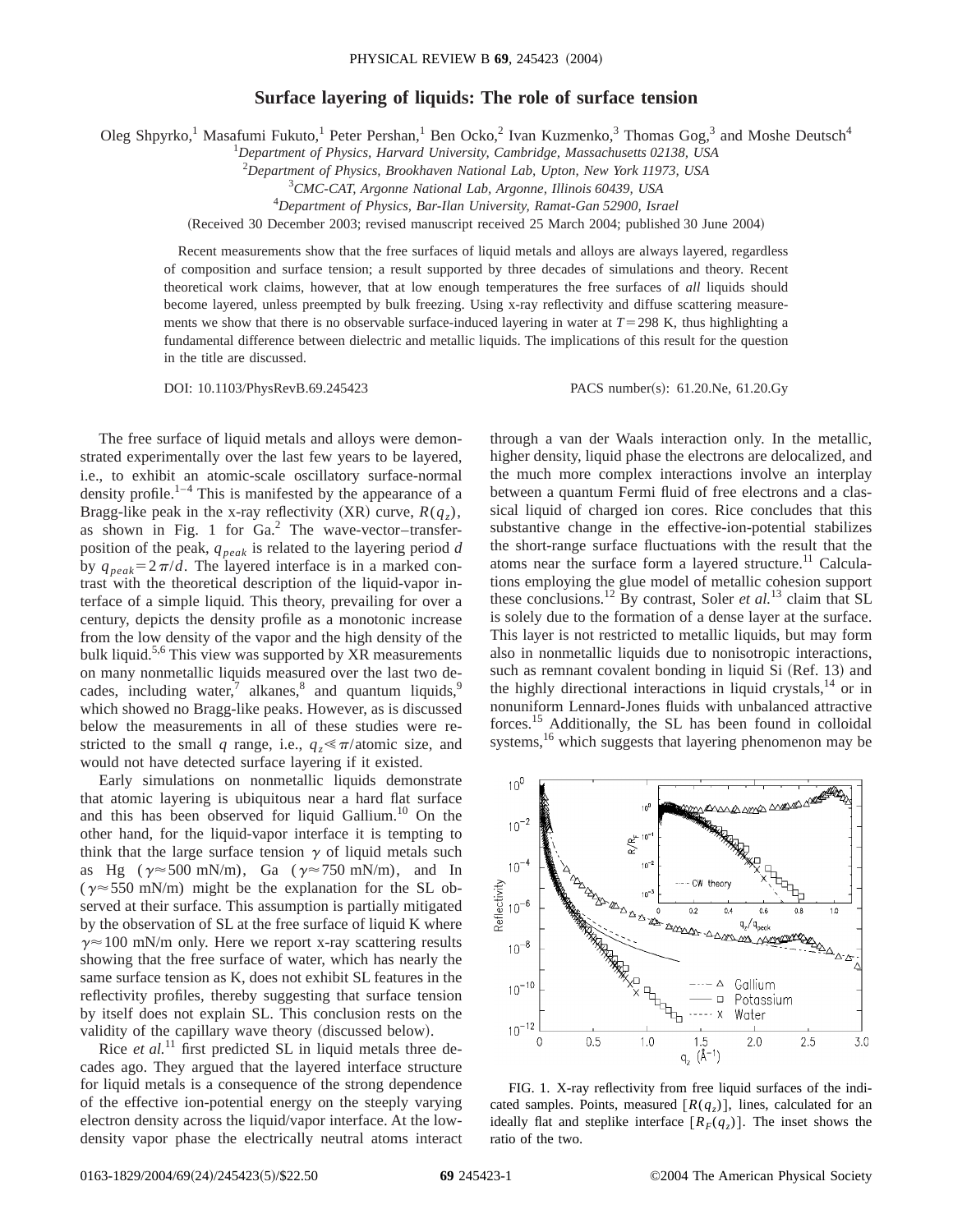more fundamental than previously thought. More recently, based on extensive simulations, Chacon *et al.*<sup>17</sup> argued that SL does not require the many-body, delocalize-electron interactions of a liquid metal at all. Rather, according to them, SL is a universal property of all liquids at low enough temperatures,  $T \leq T_c / a$ , whenever not preempted by bulk solidification. Here  $T_c$  is the critical temperature of the liquid, and  $a \approx 4-5$ .

The dichotomy between these two views could be resolved, in principle, by XR measurements on selected materials<sup>18</sup> to see which exhibit, or not, a layering peak at some  $q_{peak}$ . Unfortunately, practical considerations limit the number of elemental liquids that can be studied to a relatively few. One of the major problems is that the measurable *qz* range is more often than not limited to values much less than *qpeak* by the strong off-specular diffuse scattering caused by thermal capillary waves. The effect of the capillary waves is to induce a surface roughness  $\sigma \sim \sqrt{T/\gamma}$ , where  $\gamma$  is the surface tension. The consequence of this, which is shown in Fig. 1, for three liquids at room temperature, is to reduce the reflectivity  $R(q_z)$  below that of the theoretical Fresnel reflectivity from an interface with an idealized flat, steplike surface-normal density profile. For low- $\gamma$  liquids such as water ( $\sim$ 70 mN/m) and K ( $\sim$ 100 mN/m) the reduction is significant. For Ga, where  $\gamma \approx 750$  mN/m the effect is almost negligible at room temperature. Even that small reduction is almost completely offset at room temperature by the SL effect that peaks at  $q_z \approx 2.5 \text{ Å}^{-1}$ . At higher temperatures, however, the effect is quite prominent.<sup>2</sup>

Although the rapid falloff in  $R/R<sub>F</sub>$  of water prevents its measurements out to  $q_z \approx q_{peak} = 2.0 \text{ Å}^{-1}$ , our recent studies of liquid K  $(Ref. 19)$  demonstrated that if surface layering is present its signature can still be observed clearly at *qz*  $\leq q_{peak}$  even for low  $\gamma \leq 100$  mN/m liquids. This is accomplished by carefully accounting for the effects of capillary waves, based on diffuse x-ray scattering (DS) measurements. We present here an x-ray study of the surface structure of water over the most extended  $q<sub>z</sub>$  range published to date, and including diffuse scattering.<sup>7,20</sup> For the present measurements the intrinsic surface structure factor of water can be extracted directly from the raw  $R(q_z)$  without resorting to any structural model for the interface. Comparison between the water surface structure factor, for which there is no evidence of SL, and that of K and Ga suggests that surface tension is not the dominant cause of the SL observed in liquid metals.

X-ray measurements were carried out on the CMC-CAT liquid surface diffractometer, APS, Argonne National Laboratory, at a wavelength of  $\lambda = 1.531$  Å. The purified water sample was contained in a Langmuir trough<sup>21</sup> mounted on the diffractometer. The surface was periodically swept with a teflon barrier, monitoring  $\gamma$  with a film balance, to ensure a clean surface. $22$ 

Both XR (Ref. 18) and DS (Ref. 23) are well-documented techniques. Experimental geometry setup employed in the experiments described in this work is shown in Fig. 2. For x-rays striking the surface at a grazing angle  $\alpha$  and detected at an output angle  $\beta$  *in the specular plane* ( $\Delta\Theta$ =0), the surface-normal  $(z)$  and in-plane surface-parallel  $(y)$  compo-



FIG. 2. Schematic description of the experimental setup.

nents of the wave vector transfer are  $q_z = (2\pi/\lambda)(\sin \alpha)$ +sin  $\beta$ ) and  $q_y = (2\pi/\lambda)(\cos \alpha - \cos \beta)$ . In a XR measurement both angles are varied, keeping  $\alpha = \beta$ , so that  $q_y = 0$ , and the reflected signal, measured vs  $q<sub>z</sub>$  and divided by the incident intensity  $I_0$ , yields  $R(q_z)$ . In a DS measurement,  $\beta$ is varied for a fixed  $\alpha$ , and hence both  $q_z$  and  $q_y$  vary.

Within the Born approximation,<sup>18</sup>  $R(q_z)/R_F(q_z)$  $= |\Phi(q_z)|^2 W(\eta, q_z), \text{ where } \Phi(q_z) = (\rho_\infty)^{-1} \int \int d\langle \rho(z) \rangle^2 d\langle \rho(z) \rangle^2 d\langle \rho(z) \rangle^2 d\langle \rho(z) \rangle^2 d\langle \rho(z) \rangle^2 d\langle \rho(z) \rangle^2 d\langle \rho(z) \rangle^2 d\langle \rho(z) \rangle^2 d\langle \rho(z) \rangle^2 d\langle \rho(z) \rangle^2 d\langle \rho(z) \rangle^2 d\langle \rho(z) \rangle^2 d\langle \rho(z) \rangle^2 d\langle \rho(z) \rangle^2 d\langle \rho(z) \rangle^2 d\langle \rho(z) \rangle^2 d\langle \rho$  $dz$  exp( $u<sub>z</sub>z$ ) $dz$  is the conventional structure factor of the liquid-vapor interface,  $\langle \rho(z) \rangle$  is the *intrinsic* (i.e., in the absence of capillary wave smearing) surface-parallel-averaged electron-density profile along the surface-normal *z* direction, and  $W(\eta, q_z)$  accounts for the smearing of the intrinsic density profile by capillary waves. The aim of our XR measurement is to determine  $\Phi(q_z)$  to observe a possible layering peak. Since both  $\Phi(q_z)$  and  $W(\eta, q_z)$  depend on  $q_z$ , extracting  $\Phi(q_z)$  directly from the measured  $R(q_z)$  is possible as  $|\Phi(q_z)|^2 = R(q_z)/W(\eta, q_z)$  only if  $W(\eta, q_z)$  is known independently. For this we use the DS data.

The measured DS, shown in Fig. 3, is given by theory as  $I_{DS} = \int [d\sigma(q_x - q'_x, q_y - q'_y, q_z - q'_z)/d\Omega] d\omega(q'_x, q'_y, q'_z),$ where  $d\omega$  is the angular resolution of the diffractometer and

$$
\frac{d\sigma}{d\Omega} = \frac{A_0}{8\pi \sin \alpha} q_z^2 R_F(q_z) |\Phi(q_z)|^2 \frac{\eta}{q_{xy}^{2-\eta}} \left(\frac{1}{q_{max}}\right)^{\eta} \tag{1}
$$

is the scattering cross-section. Here  $q_c$  is the critical angle for total external reflection of x rays,  $q_{max} \approx \pi/\xi$  is the upper cutoff for capillary wave contributions, with  $\xi$  of order of the atomic diameter and  $\eta = (k_B T)/(2 \pi \gamma) q_z^2$ .

Two subtle complications are encountered in analyzing the DS data. First, nonsurface DS contributions (scattering from the bulk, sample chamber windows, etc.) can significantly distort the shape of the DS scans. These background contributions are measured by offsetting the detector by  $\Delta\Theta = \pm 0.3^{\circ}$  from the plane of incidence, and are already subtracted from the data shown in Fig. 3. Second, in the fixed- $\alpha$  DS scans, carried out by scanning  $\beta$ ,  $q_z$ , and thus  $|\Phi(q_z)|^2$ , also vary. Fortunately,  $\delta q_z \approx \delta q_y / \beta$  and for the range of  $q<sub>y</sub>$  displayed in Fig. 3 and typical  $q<sub>z</sub>$  values, the changes are small enough to be neglected, e.g., a maximal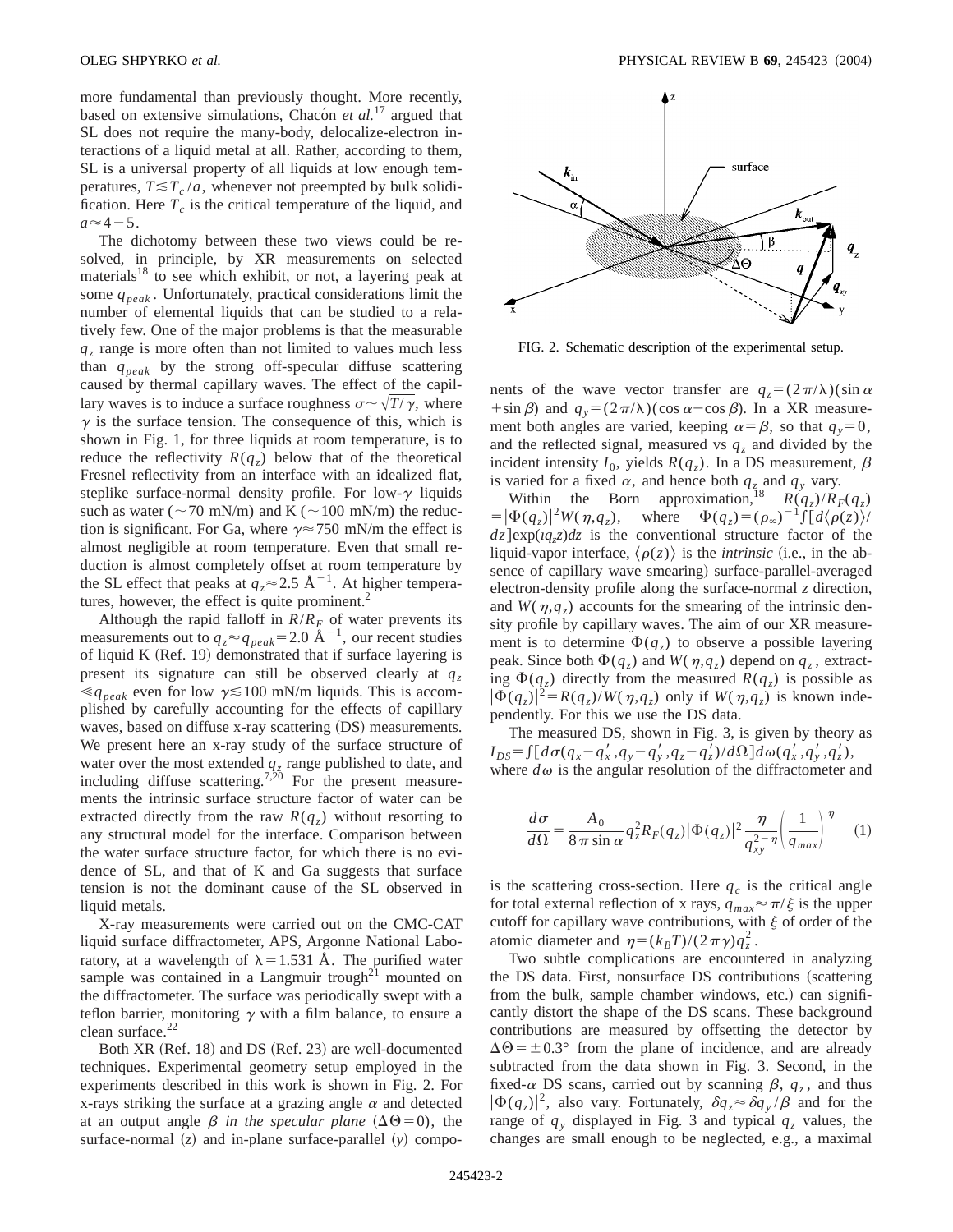

FIG. 3. Comparison of measured diffuse scattering with capillary wave theory predictions for the angles of incidence  $\alpha$  (top to bottom): 2.1°, 2.8°, 3.5°, 4.2°, 5.0°, 5.7°, 6.0°, and 6.4°. The last data set corresponding to 7.1° shown in the inset no longer exhibits a distinguishable specular peak. The  $q<sub>z</sub>$  values corresponding to the specular condition  $q_y=0$  Å<sup>-1</sup> are 0.3, 0.4, 0.5, 0.7, 0.8, 0.85, 0.9, and 1.0  $\AA^{-1}$ , respectively.

 $\delta q_z \approx 0.06 \text{ Å}^{-1}$  at the largest  $\beta$  for  $\alpha = 3.5^{\circ}$ . Thus, it is a good approximation for each of the DS scans to treat  $\Phi(q_z)$ as a fixed function of  $\alpha$ .  $|\Phi(q_z)|^2$  is then obtained by dividing the measured DS and XR curves by  $W(\eta, q_z)$  $=\int [A_0/(8\,\pi\sin\alpha)] q_z^2 R_F(q_z) (\eta/q_y^{2-\eta}) q_{max}^{-\eta} d\omega^{19}$ 

The theoretical curves calculated using Eq. 1 with *T* = 298 K and  $\gamma$ =72 mN/m are shown as lines in Fig. 3. As  $q_z$  increases, so do both  $\eta \propto q_z^2$  and the intensity of the offspecular power-law wings relative to that of the specular peak at  $q_y=0$ . The curve at  $q_z=1$  Å<sup>-1</sup> demonstrates the capillary-wave-imposed limit where the specular signal at  $q_y=0$ , which contains the surface structure information, becomes indistinguishable from the DS signal at  $\pm q_y > 0$ . In principle, this limit arises from the fact that for  $\eta \geq 2$  the singularity at  $q_y=0$  in  $d\sigma/d\Omega$  vanishes and there is no longer any criterion by which the surface scattering can be differentiated from other sources of diffuse scattering. In practice, the fact that the projection of the resolution function on the horizontal *x*-*y* plane is very much wider transverse to the plane of incidence than within the plane of incidence reduces this limit to a value closer to  $\eta \approx 1$ .<sup>19</sup> Figure 3 exhibits excellent agreement between the theoretical DS curves calculated from Eq.  $(1)$  with the measured DS over several decades in intensity and one decade in  $\eta$ , *without any adjustable parameters*. This confirms the applicability of the capillary wave theory for the surface of water over the  $q_z$ range studied here,  $0 \leq q_{z} \leq 0.9$  Å<sup>-1</sup>. Measurements of diffuse scattering for small  $q_z$  (i.e., small  $\eta$ ) to values of the surface parallel component of the wave vector transfer  $q<sub>x</sub>$  of the order of  $\pi$ /atomic size have been done by Daillant *et al.*24,25 by moving the detector out of the plane of incidence for grazing incident angles. At such large wave vectors the observed scattering must be interpreted as the superposition of scattering due to surface capillary waves and bulk



FIG. 4. Comparison of the structure factor squared  $|\Phi(q_z)|^2$  for water (crosses), liquid potassium (squares), and liquid gallium (triangles). The wave vector  $q<sub>z</sub>$  is normalized to the expected position of the layering peak *qpeak* of each sample. The inset shows the data on an extended scale. For discussion see text.

diffuse scattering from the liquid below the surface. The separation of these two contributions is rather subtle and was only accomplished through nontrivial calculations of the noncapillary terms. Eventually Daillant *et al.* concluded that as the value of  $q_x$  approaches the atomic scale (i.e.,  $\pi$ /atomic size) the surface tension varies with  $q_x$ .<sup>26</sup> In principle, this dispersion should affect the sum rule that is the origin of the  $1/q_{xy}^{\eta}$  in the differential cross section in Eq. (1). On the other hand, considering that the dispersion is a relatively small effect that will only change the argument of a logarithmic term, its effect on the present analysis can be neglected.

 $|\Phi(q_z)|^2$  is then obtained directly from the measured XR curve as  $R(q_z)/W(\eta, q_z)$ , as discussed above. It is shown in Fig. 4 (crosses) along with previously measured results for K (squares) and Ga (triangles).

The rise of the Ga  $|\Phi(q_z)|^2$  to  $\sim$ 100 at  $q_{peak}$  due to layering can be clearly seen on the inset of Fig. 4. For K, the capillary-wave-imposed limit only allows obtaining  $|\Phi(q_z)|^2$ for  $q_z \leq 0.8q_{peak}$ . Nevertheless, the value of  $|\Phi(q_z)|$  for K starts to deviate from unity for values of  $q_z/q_{peak} \approx 0.3$ . Furthermore, over the range for which it can be measured it is basically identical to the structure factor of Ga. This is a clear indication that the surface of liquid K has essentially the same SL as that of Ga, which is also nearly identical to that of the other liquid metals that have been studied to date, e.g., In  $(Ref. 27)$  and Sn  $(Ref. 28)$ . For water, however, no deviation of  $|\Phi(q_z)|^2$  from unity is observed even at the highest measurable  $q_z/q_{peak} \approx 0.5$ . This suggests that surface-induced layering does not occur at the surface of water. The different behavior, in spite of the similar  $\gamma$  of water and K, leads to the conclusion that the surface layering in K, and by implication in other liquid metals, is not merely a consequence of its surface tension.

The absence of layering in water, and its presence in potassium, seems at first sight to corroborate the claim of Rice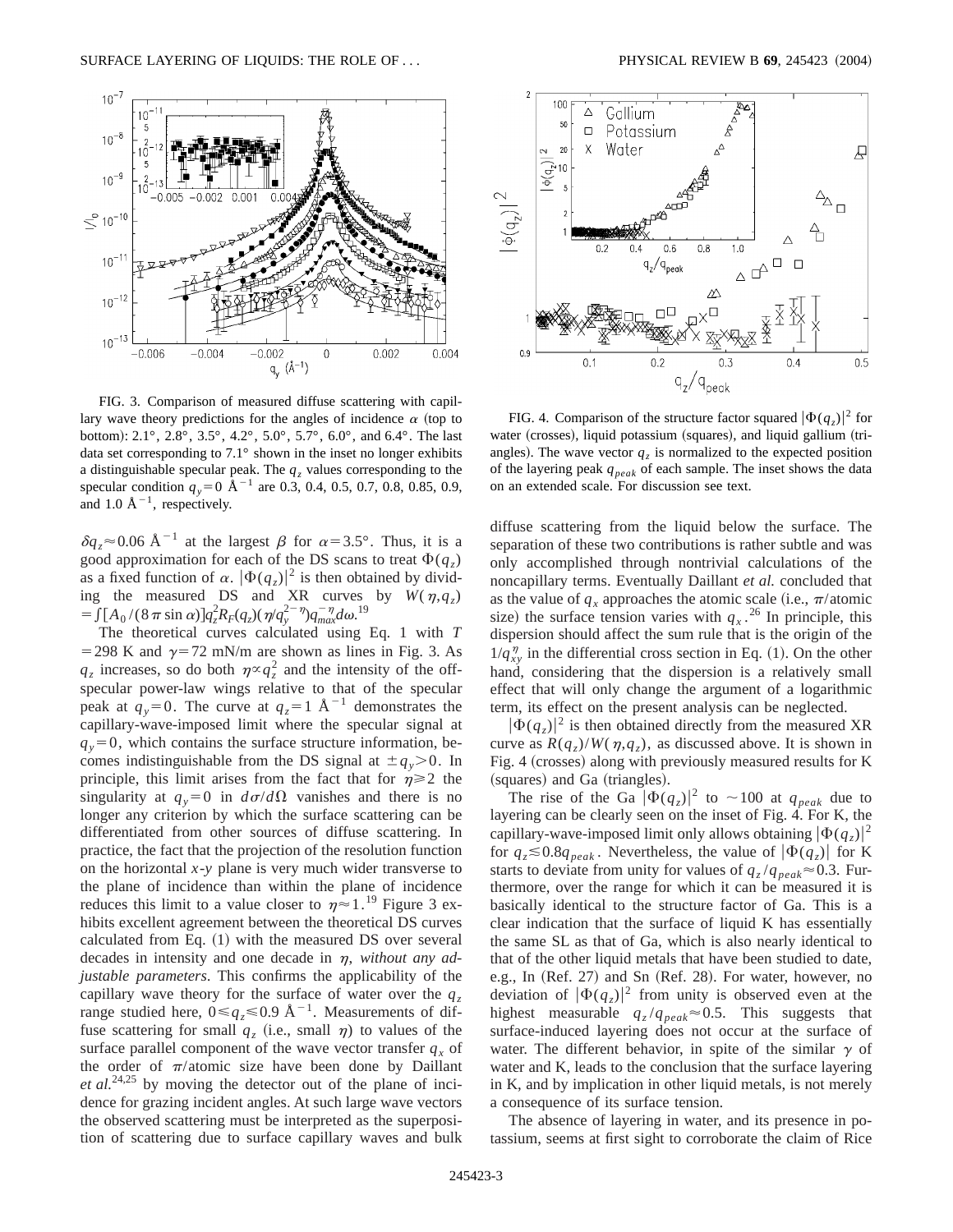*et al.*<sup>11</sup> that layering is a property arising from the metallic interaction of the liquid. On the other hand, Chacon *et al.*,<sup>17</sup> who maintain that surface-induce layering is a general property of all liquids, regardless of their interactions, predict that layering should occur only at temperatures  $T/T_c \le 0.2$ , where  $T_c$  is the critical temperature of the liquid. Although supercooling is often possible, the practical limit for most reflectivity measurements is the melting temperature  $T_m$ . Thus the smallest  $T/T_c$  for any liquid is on the order of  $T_m/T_c$ . For liquid metals  $T_m / T_c \approx 0.15$  (K), 0.13 (Hg), 0.07 (In), 0.066  $(Sn)$ , and 0.043  $(Ga)$ . Since these values are  $< 0.2$ , by Chacon's criteria surface layering is expected, and indeed demonstrated experimentally to occur, in all of them.<sup>1,2,19,27,28</sup> By contrast, for water, where  $T_m/T_c = 0.42 \gg 0.2$ , Chacón's criteria predict that the appearance of surface layering is preempted by bulk freezing, and thus no SL should occur at room temperature, as indeed found here.

In summary, we have shown that the surface of water does not exhibit SL even though its surface tension is not significantly different from that of liquid K for which SL was observed. Thus the atomic layering of liquid K cannot be the result of surface tension alone. Although this seems to support Rice's argument that the metallic phase is essential for  $SL$ , we note that  $SL$  is exhibited by both liquid crystals<sup>14</sup> and other intermediate-size organic molecules.<sup>29</sup> Consequently, there can be other criteria for SL, in addition to those proposed by Rice. One possibility, proposed by Chacon *et al.*, is that SL should be ubiquitous for all liquids that can be cooled to temperatures of the order of  $0.2T_c$ . Unfortunately, this is difficult to explore experimentally since suitable liquids are rather scarce. For example, liquid noble gases, the archetypical van der Waals liquids, have all  $T_m/T_c$  > 0.55. For liquid helium the ratio is lower but in view of both the presence of the superfluid transition and the low scattering cross section this is a difficult system to study. X-ray reflectivity measurements at 1 K, i.e.,  $T_m/T_c \sim 0.2$ , did not exhibit evidence for SL.<sup>9</sup> Similarly, the polar liquids oxygen and fluorine have only  $T_m/T_c$  0.38 and 0.37, respectively. There are, however, some low melting organic van der Waals liquids, e.g., propane and 1-butene, that have  $0.2 < T<sub>m</sub>/T<sub>c</sub> < 0.25$ , and may be suitable for addressing this issue. It would be also very interesting to measure the surface structure of materials such as Se  $(T_m/T_c=0.28)$ , Te  $(0.3)$ , Sc  $(0.28)$ , and Cd  $(0.22)$ , for which  $T_m/T_c$  > 0.2. If it were possible to probe surface layering in these high  $T_m/T_c$  materials such experiments could test Chacón's argument. Unfortunately, these materials have relatively high vapor pressure and that precludes the use of UHV methods for insuring atomically clean surfaces. The surfaces of alkalis $30$  and also mercury can be kept clean without UHV methods. For most of the experimentally accessible metals this is not true.

This work has been supported by the U.S. Department of Energy Grants Nos. DE-FG02-88-ER45379 and DE-AC0298CH10886, the National Science Foundation Grant No. DMR-0124936, and the U.S.-Israel Binational Science Foundation, Jerusalem. Work at the CMC Beamlines was supported in part by the Office of Basic Energy Sciences of the U.S. Department of Energy and by the National Science Foundation Division of Materials Research. Use of the Advanced Photon Source was supported by the Office of Basic Energy Sciences of the U.S. Department of Energy under Contract No. W-31-109-Eng-38.

- <sup>1</sup>O.M. Magnussen, B.M. Ocko, M.J. Regan, K. Penanen, P.S. Pershan, and M. Deutsch, Phys. Rev. Lett. **74**, 4444 (1995).
- $2<sup>2</sup>$ M.J. Regan, E.H. Kawamoto, S. Lee, P.S. Pershan, N. Maskil, M. Deutsch, O.M. Magnussen, B.M. Ocko, and L.E. Berman, Phys. Rev. Lett. **75**, 2498 (1995).
- 3H. Tostmann, E. DiMasi, P.S. Pershan, B.M. Ocko, O.G. Shpyrko, and M. Deutsch, Phys. Rev. B 61, 7284 (2000); E. DiMasi, H. Tostmann, O.G. Shpyrko, P. Huber, B.M. Ocko, P.S. Pershan, M. Deutsch, and L.E. Berman, Phys. Rev. Lett. **86**, 1538 (2001).
- <sup>4</sup>B. Yang, D. Gidalevitz, D.X. Li, Z.Q. Huang, and S.A. Rice, Proc. Natl. Acad. Sci. U.S.A. 96, 13009 (1999); B. Yang, D.X. Li, Z.Q. Huang, and S.A. Rice, Phys. Rev. B 62, 13 111 (2000).
- 5F.P. Buff, R.A. Lovett, and F. Stilling, Phys. Rev. Lett. **15**, 621 ~1965!; F.H. Stillinger and J.D. Weeks, J. Phys. Chem. **99**, 2807  $(1995).$
- <sup>6</sup> J.S. Rowlinson and B. Widom, *Molecular Theory of Capilarity* (Oxford University Press, Oxford, 1982).
- 7A. Braslau, M. Deutsch, P.S. Pershan, A.H. Weiss, J. Als-Nielsen, and J. Bohr, Phys. Rev. Lett. **54**, 114 (1985).
- 8B.M. Ocko, X.Z. Wu, E.B. Sirota, S.K. Sinha, and M. Deutsch, Phys. Rev. Lett. **72**, 242 (1994).
- 9L.B. Lurio, T.A. Rabedeau, P.S. Pershan, I.F. Silvera, M. Deutsch, S.D. Kosowsky, and B.M. Ocko, Phys. Rev. Lett. **68**, 2628 (1992); Phys. Rev. B 48, 9644 (1993).
- $10$ W.J. Huisman *et al.*, Nature (London) **390**, 107379 (1997).
- <sup>11</sup> S.A. Rice, D. Guidotti, and H.L. Lemberg, W.C. Murphy, and A. N. Bloch, in *Advances in Chemical Physics XXVII*, edited by I. R. Prigogine and S.A. Rice (Wiley, Chichester, 1974), p. 543; M.P. D'Evelyn and S.A. Rice, J. Chem. Phys. **78**, 5225 (1983); S.A. Rice, Mol. Simul. **29**, 593 (2003).
- 12F. Celestini, F. Ercolessi, and E. Tosatti, Phys. Rev. Lett. **78**, 3153 (1997); S. Iarlori, P. Carnevali, F. Ercolesi, and E. Tosatti, Surf. Sci. 211/212, 55 (1989).
- 13G. Fabricius, E. Artacho, D. Sanchez-Portal, P. Ordejon, D.A. Drabold, and J.M. Soler, Phys. Rev. B 60, R16 283 (1999); J.M. Soler, G. Fabricius, and E. Artacho, Surf. Sci. **482-485**, 1314  $(2001).$
- $14$  P.S. Pershan, Phys. Today 35 (5), 34 (1982).
- <sup>15</sup>K. Katsov and J.D. Weeks, J. Phys. Chem. B **106**, 8429 (2002).
- <sup>16</sup>A. Madsen, O. Konovalov, A. Robert, and G. Grubel, Phys. Rev. E 64, 061406 (2001).
- 17E. Chacon, M. Reinaldo-Falagan, E. Velasco, and P. Tarazona, Phys. Rev. Lett. 87, 166101 (2001); E. Velasco, P. Tarazona, M. Reinaldo-Falagan, and E. Chacon, J. Chem. Phys. **117**, 10 777  $(2002).$
- 18M. Deutsch and B.M. Ocko, in *Encyclopedia of Applied Physics*, edited by G.L. Trigg (VCH, New York, 1998), Vol. 23, p. 479; J. Als-Nielsen and D. McMorrow, *Elements of Modern x-Ray*